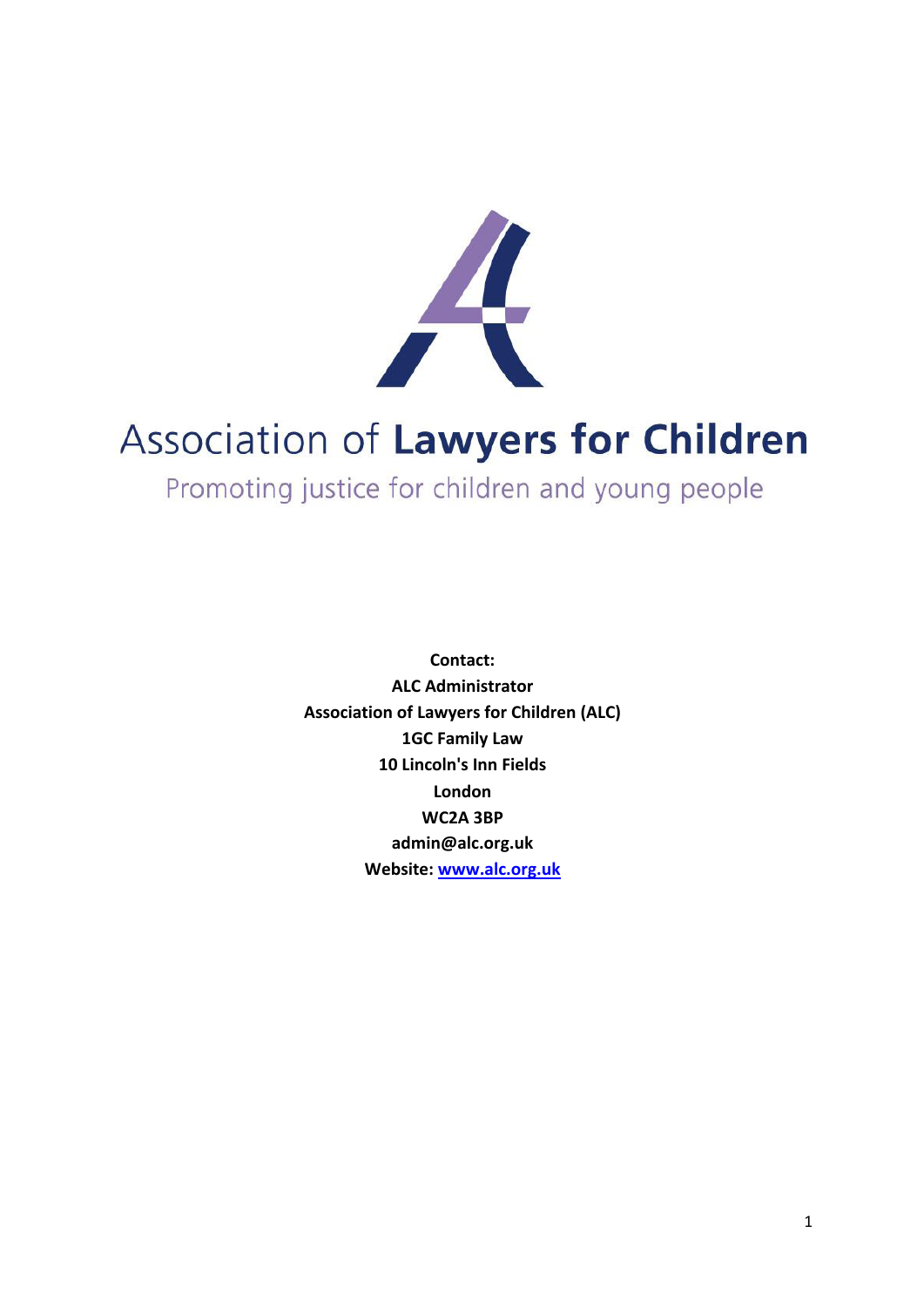The Association of Lawyers for Children (hereafter "ALC") is a national association of lawyers working in the field of children law. It has close to 1,000 members, mainly solicitors and family law barristers who represent children, parents and other adult parties, or local authorities. Other legal practitioners and academics are also members. Its Executive Committee members are drawn from a wide range of experienced practitioners from both sides of the legal profession practising in different areas of the country. Several leading members are specialists with over 20 years' experience in children law, including local government legal services. Many have written books and articles and lectured about aspects of children law and hold judicial office.

The ALC exists to promote access to and equality of justice for children and young people within the legal system in England and Wales in the following ways:

i. lobbying in favour of establishing properly funded legal mechanisms to enable all children and young people to have access to justice;

ii. lobbying against the diminution of such mechanisms;

iii. campaigning and advocating on against any form of discrimination which may affect children within the family justice system

iv. providing high quality legal training, focusing on the needs of lawyers and nonlawyers concerned with cases relating to the rights, welfare, health and development of children;

v. providing a forum for the exchange of information and views on the development of the law in relation to children and young people;

vi. being a reference point for members of the profession, governmental organisations and pressure groups interested in children law and practice; and

vii. funding or co-funding research where we perceive gaps in knowledge or evidence relating to changes in policy and practice in children proceedings.

The ALC is a stakeholder in respect of all government consultations pertaining to law and practice in the field of children law and welcomes this opportunity to provide its views in respect of this consultation.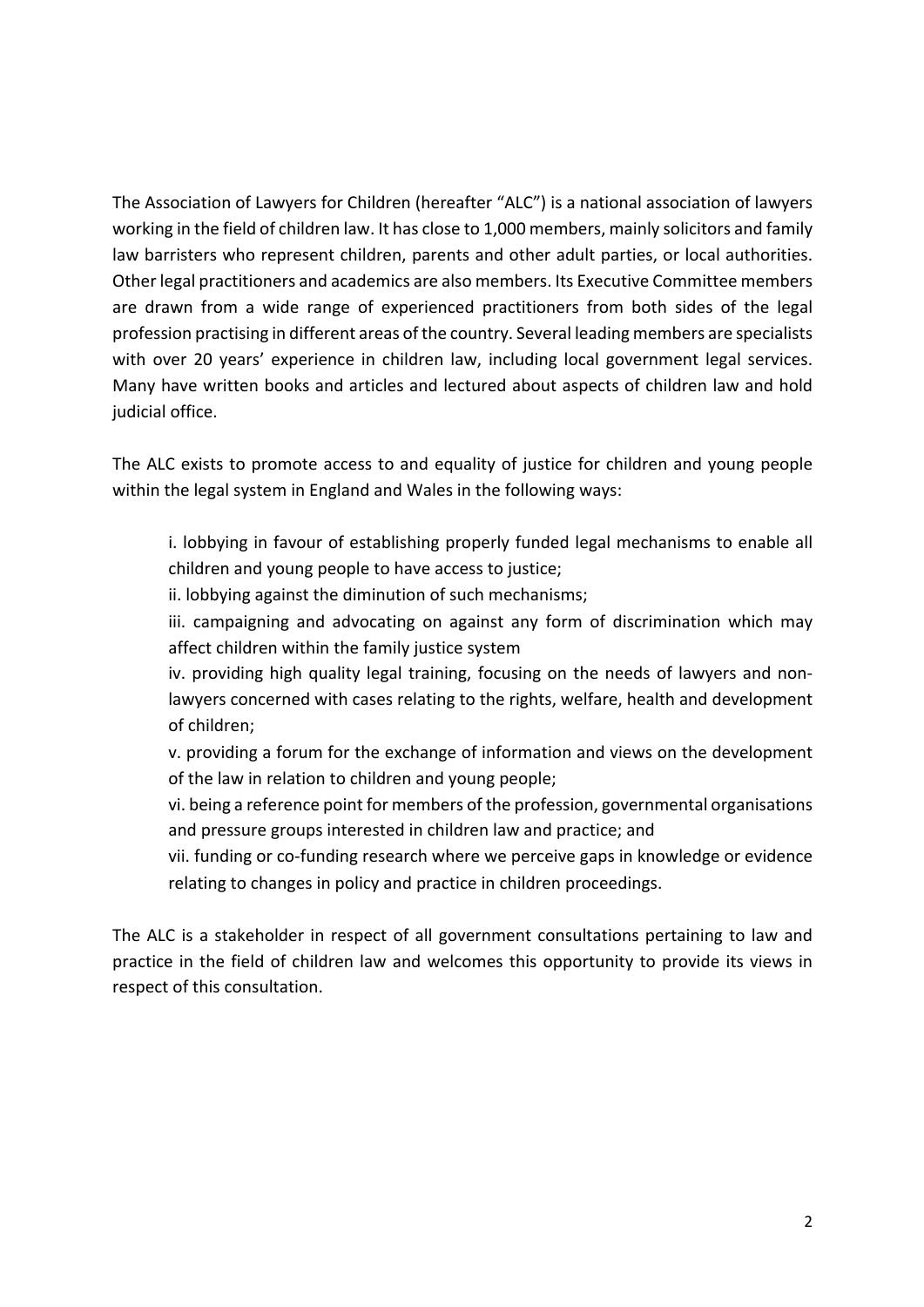# **ALC Response to the President's Transparency Review**

# **Introduction**

- 1. The ALC welcomes the opportunity to respond to the President's Transparency Review. The ALC is a national association of lawyers working primarily in the area of public child care law. It has over 1000 members, mainly solicitors and family law barristers who represent children, parents and other adult parties, or local authorities. Associate members include legal practitioners, students and academics, Children's Guardians, social workers and other professionals such as medical experts.
- 2. The ALC exists to promote access to justice for children and young people within the legal system in England and Wales in the following ways:
	- a. lobbying in favour of establishing properly funded legal mechanisms to enable all children and young people to have access to justice;
	- b. providing high quality legal training, focusing on the needs of lawyers and nonlawyers concerned with cases relating to the welfare, health and development of children;
	- c. providing a forum for the exchange of information and views involving the development of the law in relation to children and young people;
	- d. a reference point for members of the profession, Governmental organisations and pressure groups interested in children law and practice.
- 3. The ALC position on the issue of transparency in Family Court proceedings has previously been set out in our response to draft Practice Guidance on transparency and a subsequent response to proposals for amendments to Civil Procedure Rules<sup>1</sup>. In addition, the ALC has supported and funded, together with NYAS, research into the views of young people in relation to media access to and reporting of Family Court cases and in relation to publication of judgments from Family Court Proceedings and the development of guidance for Judges to assist with anonymisation and the avoidance of the identification of children in published judgments<sup>2</sup>. The messages

 $1$  ALC (2014) A response to Transparency – The Next Steps: a consultation paper from the President of the Family Division and ALC (2015) A response of the ALC to the proposal for the amendment to CPR Practice Direction 52C https://www.alc.org.uk/publications/responses/?page=2

<sup>&</sup>lt;sup>2</sup> Brophy J et al (2014) Safeguarding, privacy and respect for children and young people and the next steps in media access to family courts; Brophy et al (2015) A review of anonymised judgments on Bailii: Children, privacy and 'jigsaw' identification; Brophy J (2016) Anonymisation and avoidance of the identification of children: Judicial guidance https://www.alc.org.uk/publications/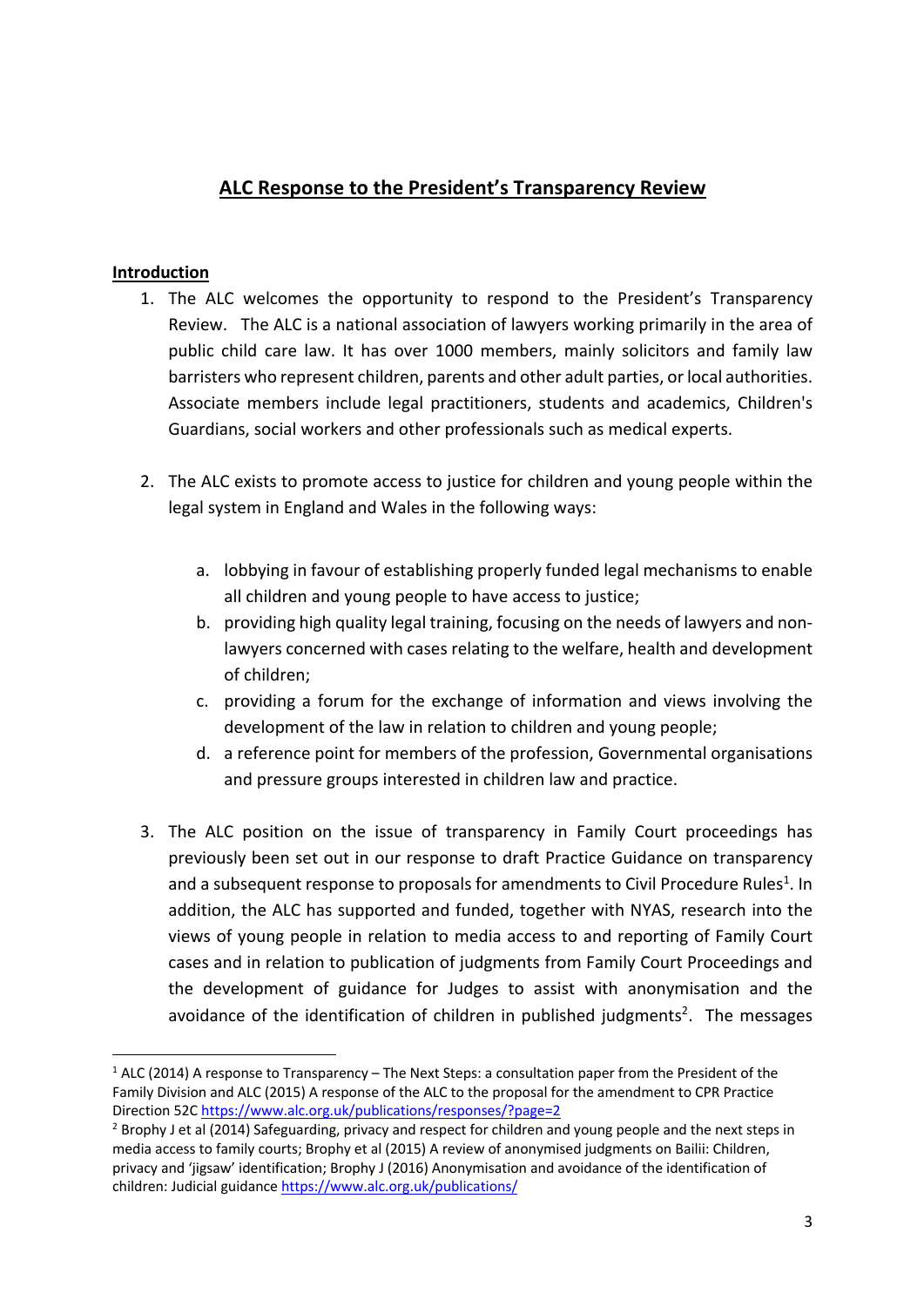from this research and the guidance developed from it was subsequently endorsed by the President in practice guidance issued in December 2018<sup>3</sup>.

- 4. More recently the ALC responded to the consultation on the President's draft guidance on reporting in the family courts<sup>4</sup>. In formulating its position on the issue of transparency, the ALC has drawn on the direct experience of its members, research into the views of children and young people and research which has considered international approaches to transparency in family court proceedings.
- 5. Our main concern is that during and after court proceedings children's interests are properly safeguarded and the primary objective of the court rules, legislation and associated practice directions and guidance in this field should be to safeguard children and young people, promote their welfare and protect their privacy.
- 6. We welcome this wider review of transparency in the Family Court, originally proposed in the *View from the President's Chambers* (May 2019). In our previous responses we have called for a proper consideration of all the issues, which we feel has been lacking to date. We hope, despite the overshadowing of the review by the impact of Covid 19 on Court hearings, that it will, as promised in the May 2019 *View* and as a result of the extended period for the review*,* take account of all available evidence, including international evidence, on the issue of transparency.
- 7. The framing of this review indicates that the focus is on access to hearings in the Family Court by journalists and members of the public and the reporting of information related to those proceedings. It also invites comments on the existing Practice Guidance. The announcement of the review specified that it would be helpful to have answers to the following questions:
	- Is the line currently drawn correctly between, on the one hand, the need for **confidentiality** for the parties and children whose personal information may be the subject of proceedings in the Family Court, and, on the other hand, the need for the public to have **confidence** in the work that these courts undertake on behalf of the State and society?
	- If not, what steps should be taken to achieve either greater openness or increased confidentiality?
- 8. We canvassed the views of ALC members by posting the review questions in a survey monkey questionnaire on the ALC website on 18 February 2020 with a closing date of

<sup>3</sup> https://www.judiciary.uk/publications/practice-guidance-family-court-anonymisation-guidance/

<sup>&</sup>lt;sup>4</sup> ALC (2019) http://alc.org.uk/uploads/ALC\_Response\_to\_Presidents\_Draft\_Guidance\_on\_RRO\_(1).pdf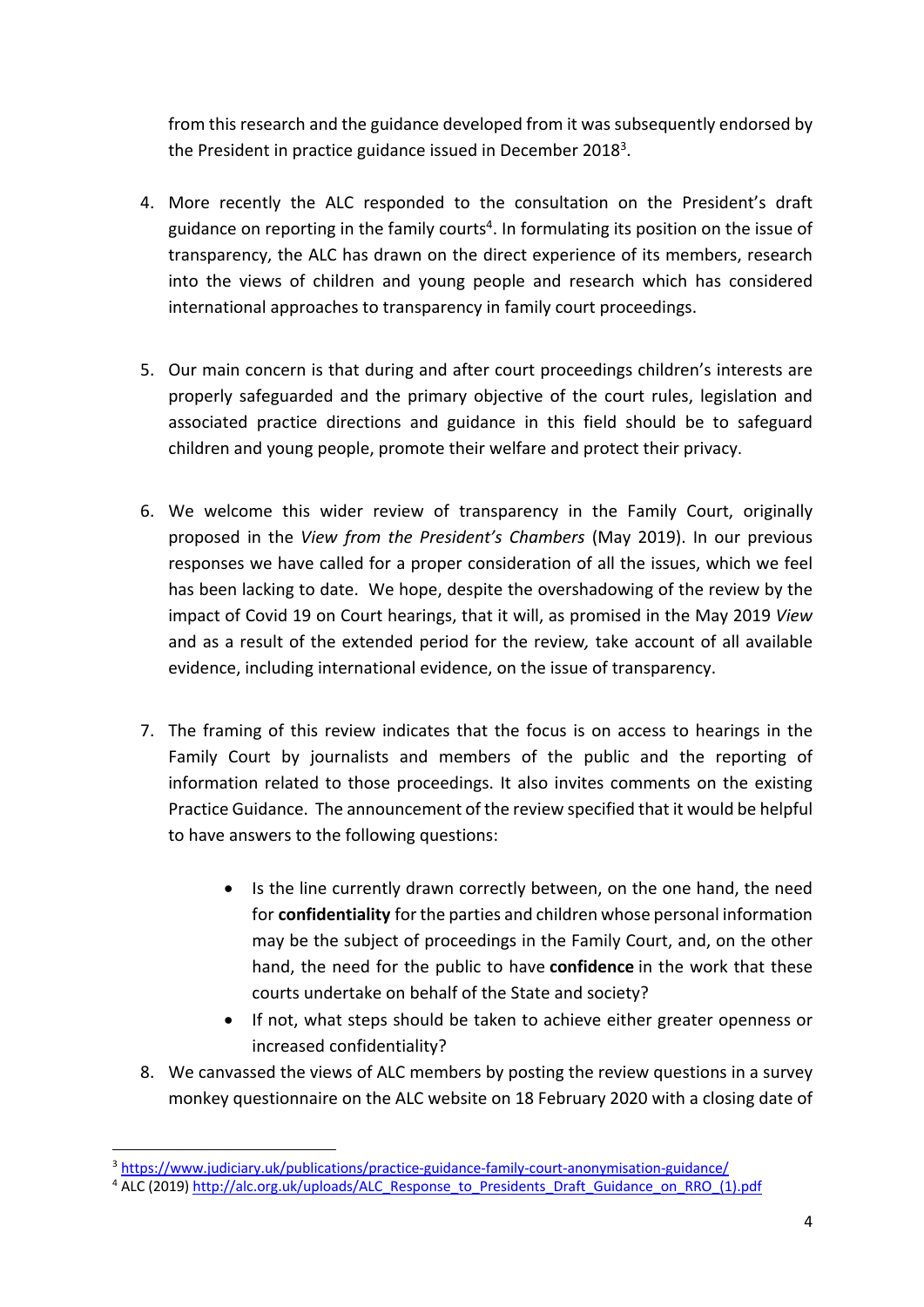20 March. We had a limited response to the survey (45 members responded) but we are satisfied that although this is a small number of our members the results are an accurate reflection of the balance of different views among our members. The survey responses indicated:

- 29 of the 45 members thought the line was correctly drawn between privacy and confidentiality and the need for the public to have confidence in the work of the courts.
- 16 of the 45 thought that the line was not correctly drawn and of those 16, 8 thought there should be greater privacy and 8 thought there should be more transparency.
- 24 respondents are in favour of having legal bloggers and 21 are opposed to them.
- 9. The respondents who felt that there should be greater privacy than there is at the moment were particularly concerned about misleading reports that had appeared in the Press, which were variously described as one-sided, hard to challenge, and unhelpful. Concerns were also expressed about the identification of children and the consequences of that for the child, and there was concern too that the current level of transparency created risks that experts would be unwilling to give evidence. These are all issues which have been raised by the ALC in previous responses to consultations on transparency.
- 10. The majority of respondents made proposals for improving transparency and these responses came from those who thought the current line between transparency and confidentiality was correctly drawn, as well as from those who were in favour of greater transparency. This remainder of this response focuses on these suggestions.

#### **Journalists/legal bloggers and reporting**

11. We recognise that whatever the outcome of this review, it is likely that journalists and legal bloggers will continue to sit in on hearings in the Family Court and we suggest that ensuring confidentiality and privacy is maintained, while at the same time ensuring the current rules in relation to transparency are complied with, requires much greater attention to training on this issue for the judiciary, lawyers and Cafcass guardians. This would increase the confidence among the judiciary, lawyers and Cafcass in dealing with applications to attend hearings and to report on them. We recommend that the Judicial College prioritises developing and delivering training on how to respond to media interest. In relation to lawyers and Cafcass the ALC would be willing to provide training, or to work with other organisations to ensure that training is regularly available.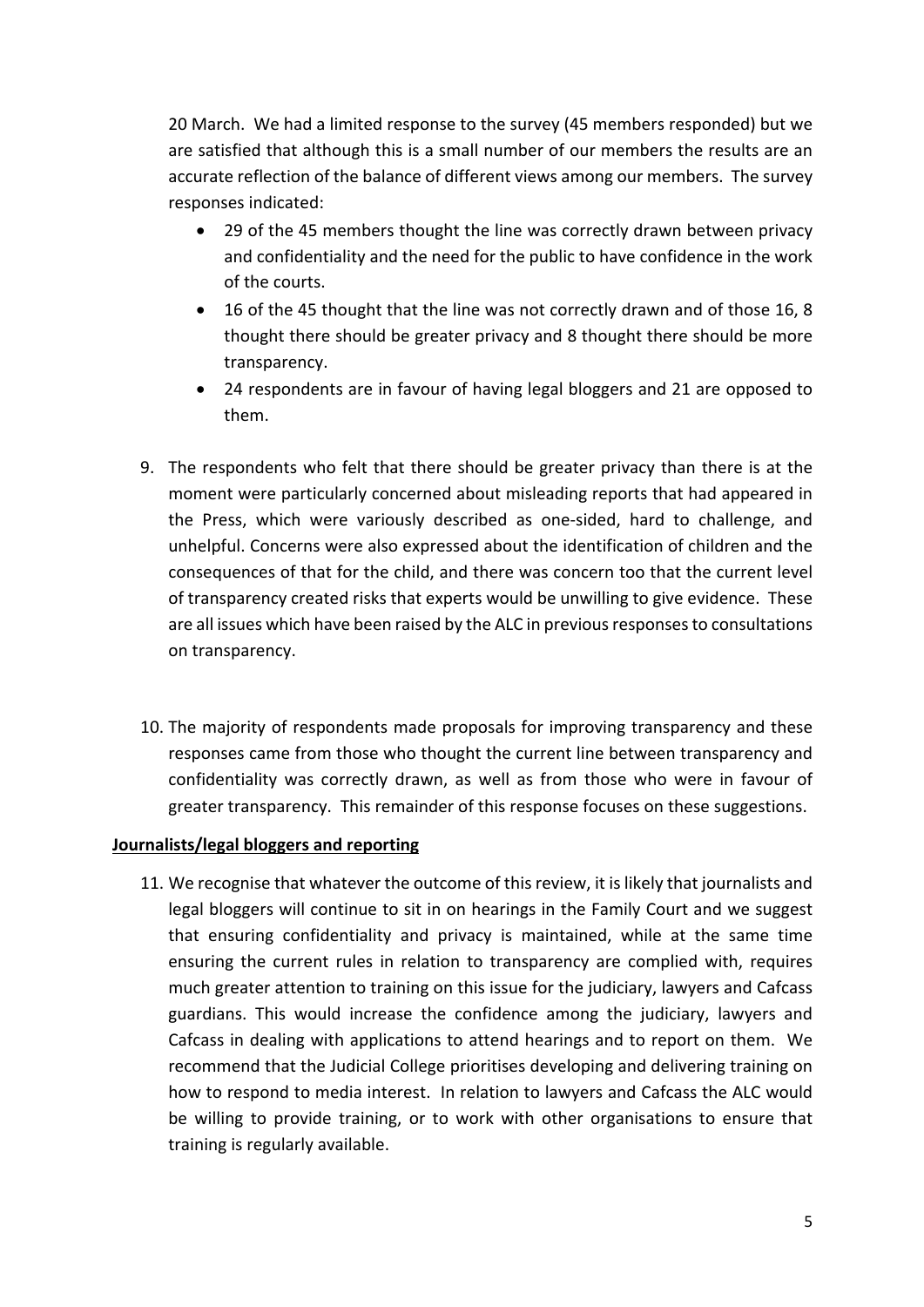- 12. The training should include the current law, procedure and guidance, as well as providing examples of best practice and opportunities to consider how to respond to requests from journalists and legal bloggers, what steps to take to ensure privacy and confidentiality are maintained and how to assist journalists to portray an accurate picture of the case, as well as how to resist such an application where appropriate.
- 13. We note that it is becoming more common in High Court cases for press releases to be issued at the same time as judgments are published, or when reporting restrictions have been lifted and/or for the High Court to put out summaries of cases to help journalists interpret the judgment and pick up on the relevant issues. We believe that it is important that this sort of practice is followed in all courts when there is media interest in case. The provision of a press release and/or a summary of the key points of a case are ways in which those working within the Family Courts can help ensure that what is reported is accurate.

## **Judgments**

14. Issues in relation to the publication of judgments and the potential 'jigsaw' identification of children have been considered in detail in previous responses<sup>5</sup> and research<sup>6</sup>. We note that practice here remains inconsistent and so these issues remain of concern. It is also the case that there remains wide variation in the approach of Judges to publication of their judgments. It is our view that there is a strong argument for a presumption in favour of all judgments being available, not least because this would illustrate the range of cases considered, the ordinary nature of many of them, and provide examples of good as well as poor practice. If this were to happen then there would need to be improved support to the judiciary to ensure that judgments can be prepared for publication on BAILII. Currently children's solicitors are frequently asked to ensure that the necessary parts of the judgment have been redacted because Judges argue that they have insufficient time to do this. The reality is that everyone in the Family Justice System is working under pressure so a presumption in favour of publishing all judgments would need to come with proposals for additional support or resources and training to ensure this can be done without the identification of the child or children concerned. Where keeping the identity of the child or family confidential was likely to be difficult because of the circumstances of the particular case, then possible remedies for that could be a delay in publishing the judgment or alternatively replacing the judgment with a case summary, giving the key details of the issues and the decision.

<sup>5</sup> ALC 2014 and 2015 ibid

<sup>6</sup> Brophy J 2104, 2015, 2016 ibid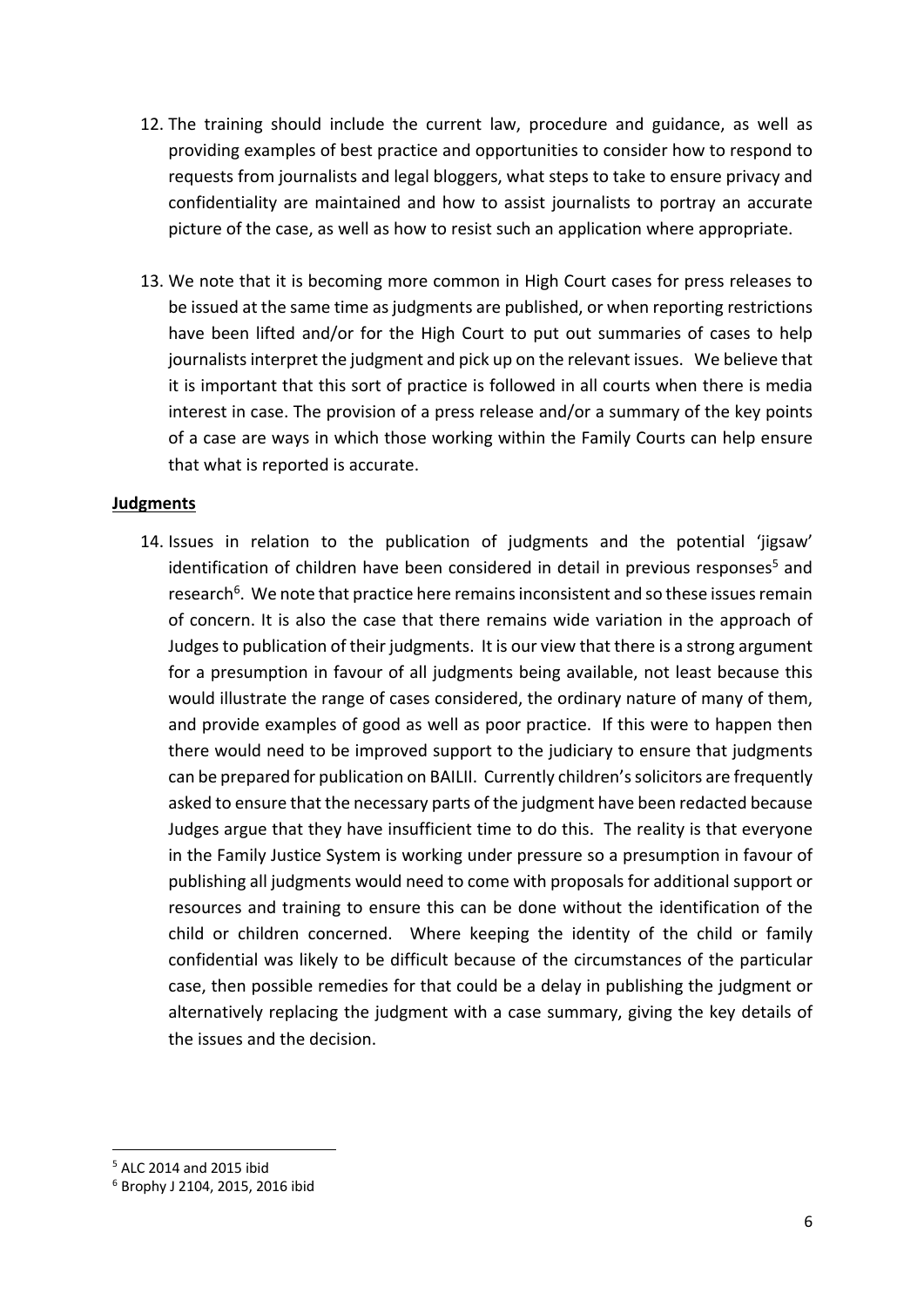15. Other points made in relation to judgments included suggestions for a review of the protocol for disclosure in linked crime and care cases and for a system to hold judgments ready to go onto BAILII once criminal proceedings had been completed.

# **Good and bad practice should be open to public scrutiny**

- 16. People see judgments which demonstrate poor practice in local authorities but there is no follow through, and it is unusual to learn if there were subsequent practice changes as a result of that judgment, meaning the public and other interested parties predominantly hear of only negative practice in the Family Court. Some local authorities carry out reviews following very critical judgments, but practice is variable. One possibility is for there to be discussions about cases within Designated Family Justice areas, under the auspices of the Local Family Justice Board. Such discussions could cover cases which have been reported and contain examples of poor practice (by a local authority, CAFCASS, experts or the Judiciary) and also cases, reported or unreported, where there has been particularly good practice. It would need to be clear that these discussions would be to learn from past mistakes and how to avoid them in future and to identify good practice and ways of extending that. The discussions should not be used as forums for blame but as opportunities to improve practice across the Family Justice System. Such discussions could identify any training that might be needed and could also lead to jointly agreed action plans for addressing any identified problems. These discussions and the agreed actions arising from them should involve the Judiciary, local authorities, CAFCASS, HMCTS staff, and legal practitioners. Local arrangements should be made for ensuring that the voice of children, young people and their families are heard, something we discuss in more detail in a later section of this response. Developing forums for discussion of local practice- good and bad- within the framework of Local Family Justice Boards would be taking forward a recommendation of the *Care Crisis Review7.*
- 17. Judgments highlighting good practice and positive outcomes would help to provide balance and raise confidence in the Family Court.

#### **Other pressures on the Family Justice System need exposure**

18. An argument by some members in favour of the current approach to transparency and by others in support of wider reporting of cases was that it was important that the general public were made aware of how years of austerity had reduced the ability of

<sup>7</sup> FRG (2018) Care Crisis Review: Options for Change https://www.frg.org.uk/involving-families/reforming-lawand-practice/care-crisis-review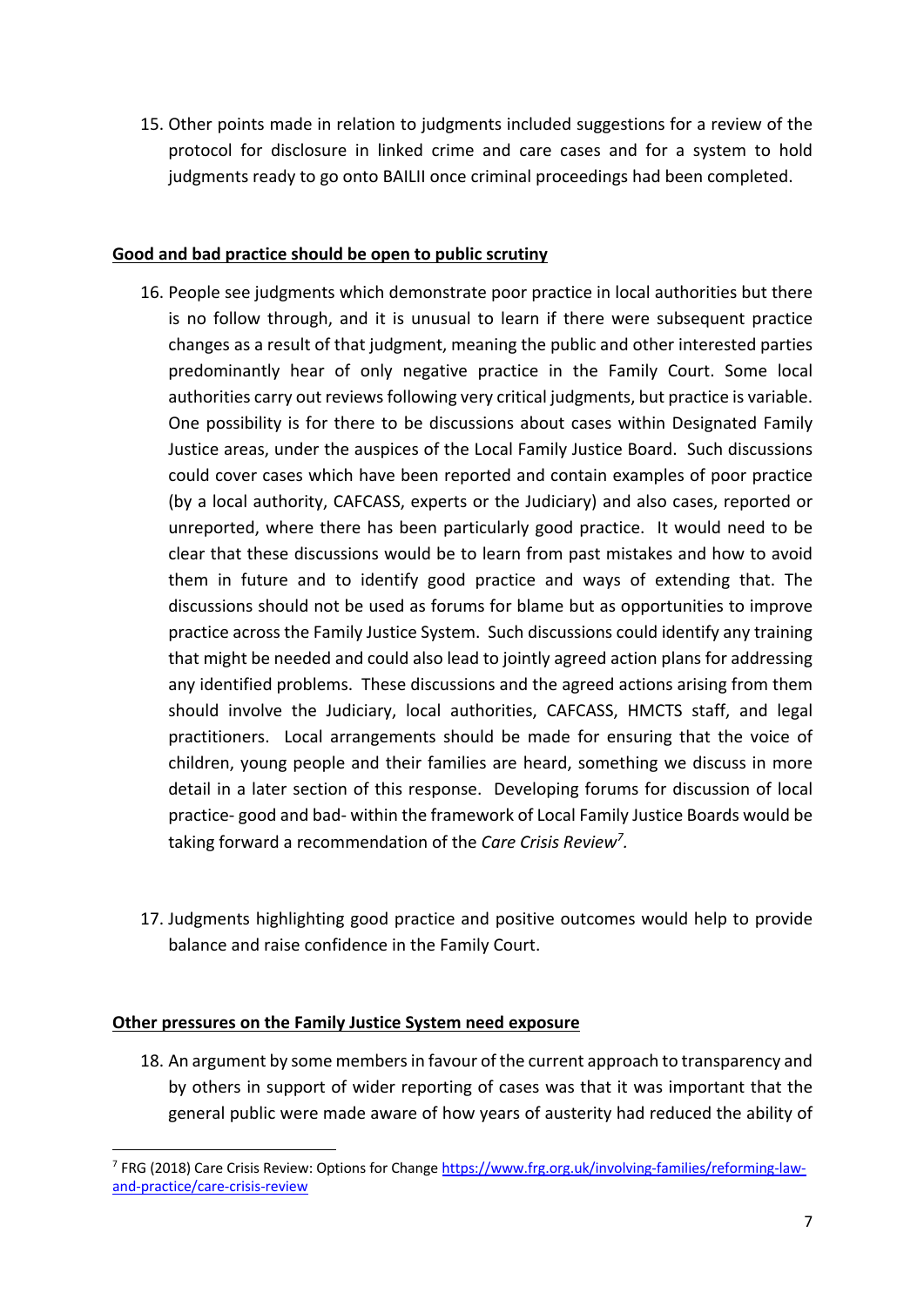local authorities to provide adequate services for children and families and how this impacted decisions made within care proceedings. The Care Crisis Review has highlighted the concerns of all working within the Family Justice System in respect of the impact of austerity on the vulnerable. Others thought that the greater transparency should also shine a light on the lack of resources within court systems themselves and the impact this could have on the management of proceedings. There were also comments about the importance of the Judiciary recognising the limits of local authorities' ability to ensure access to services and the impact of austerity on health and mental health provision, treatment services and access to housing. While reports of cases and judgments can shine a light on the impact of these issues in individual cases, we acknowledge that shining a light on the overall impact of this factors is something that should be addressed through research. We note that the Nuffield Family Justice Observatory has a role to play here in making research and data available to the Family Justice System and in identifying topics that would benefit from research or from a review of existing evidence.

## **Greater clarity about the work of Family Courts**

19. There was general agreement that more should be done to make the public aware of the work of Family Courts and how they operate. Suggestions were made of holding more open days for different groups – children, parents, members of the public and also for providing more information on how the system operates, who does what, what the processes are as well as providing information about the law on court process for specific applications. There have been examples of innovative approaches to opening up the workings of the Family Court through a drama involving a real judge working with actors to portray a typical care case, followed by an opportunity for discussion with the audience<sup>8</sup> and through the use of mock proceedings carried out by professionals in front of children<sup>9</sup> either at the end of a guided tour of the court or via a 3D video, made available to Cafcass and local authorities for use with children. These are isolated examples and it would be helpful if there could be a consistent approach across Designated Family Areas and across England and Wales as a whole to providing easily accessible information about the working of the Family Court.

#### **The voice of children and young people and their families**

20. We supported research<sup>10</sup> into the views of children and young people into widening the opportunities for reporting cases in the Family Court and we believe it is likely that this report remains an accurate reflection of the views of children and young people today. We feel strongly that an important element of transparency in the Family Court

<sup>8</sup> https://www.communitycare.co.uk/2019/12/13/judges-interactive-drama-shines-compassionate-lightclosed-world-family-court/

<sup>9</sup> https://www.nuffieldfjo.org.uk/resource/childrens-access-to-court-project-video

 $10$  Brophy J (2014) ibid